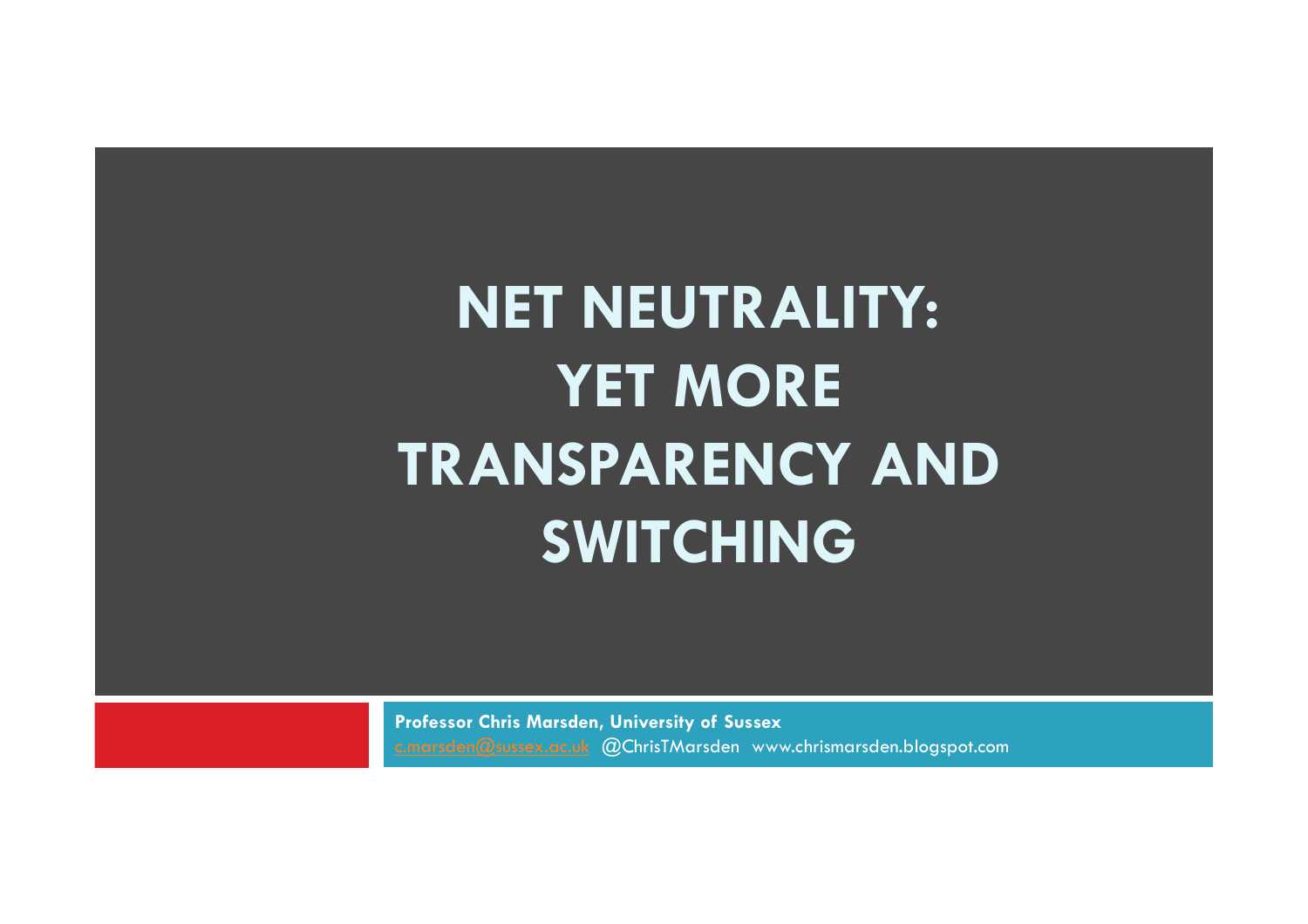## Network neutrality policy influences

- □ Ofcom, government anti-NN<br>□
- $\square$  Particular and unique network topology.
	- **u** universal service,
	- why Ofcom has not taken on any disputes
	- $\blacksquare$  substantial user disquiet about throttling/blocking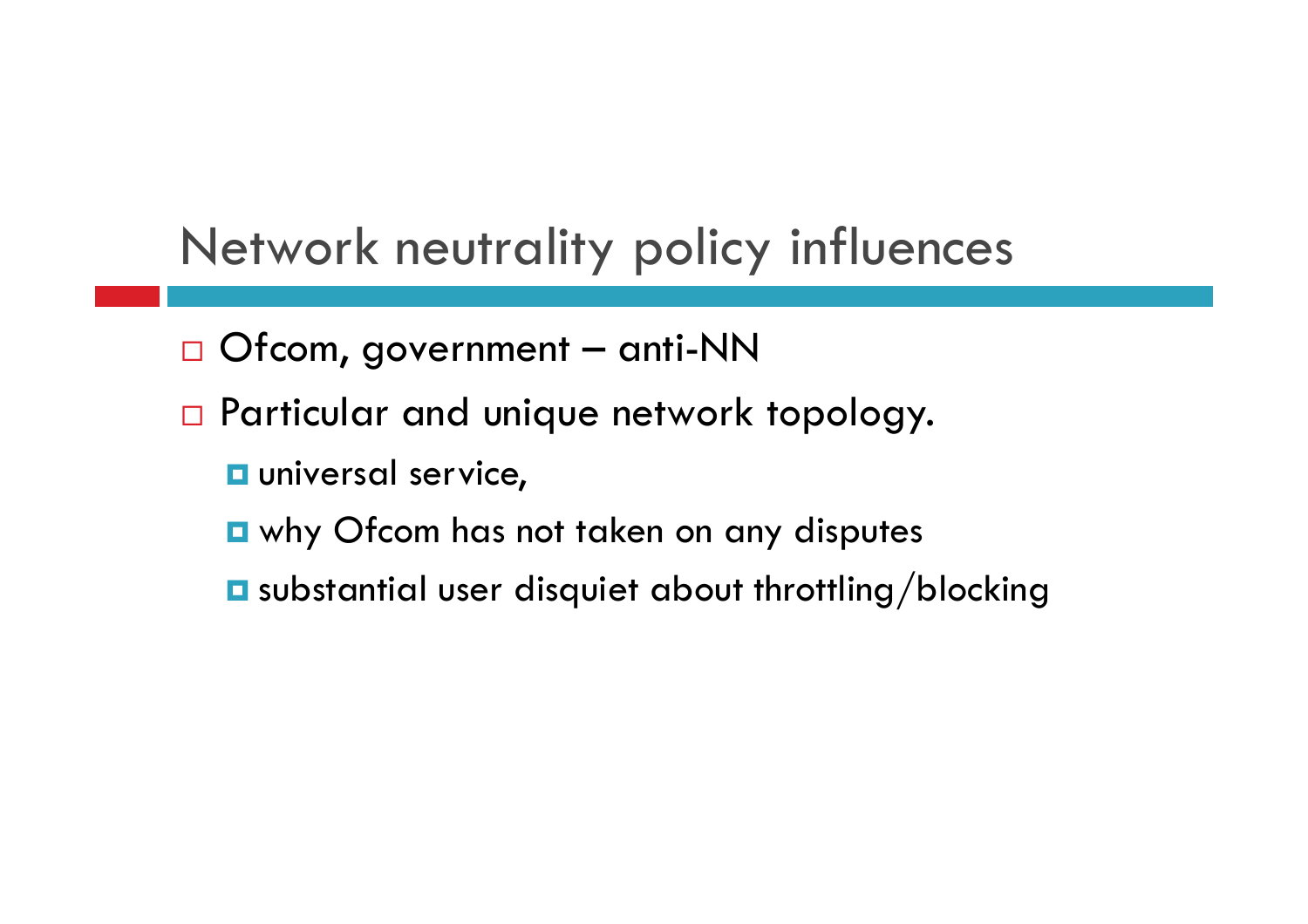# UK broadband market has relatively low competitive intensity

- $\Box$  1 wholesale network for the majority ■ BT network typically ADSL (some ADSL2/VDSL)
- □ Weak cable competitor (US owned)
- $\square$  Late LTE adoption in mobile
- $\square$  Slower rollout to lower speeds than
	- **□ United States, Korea or Netherlands**
	- But decent downstream speed within E5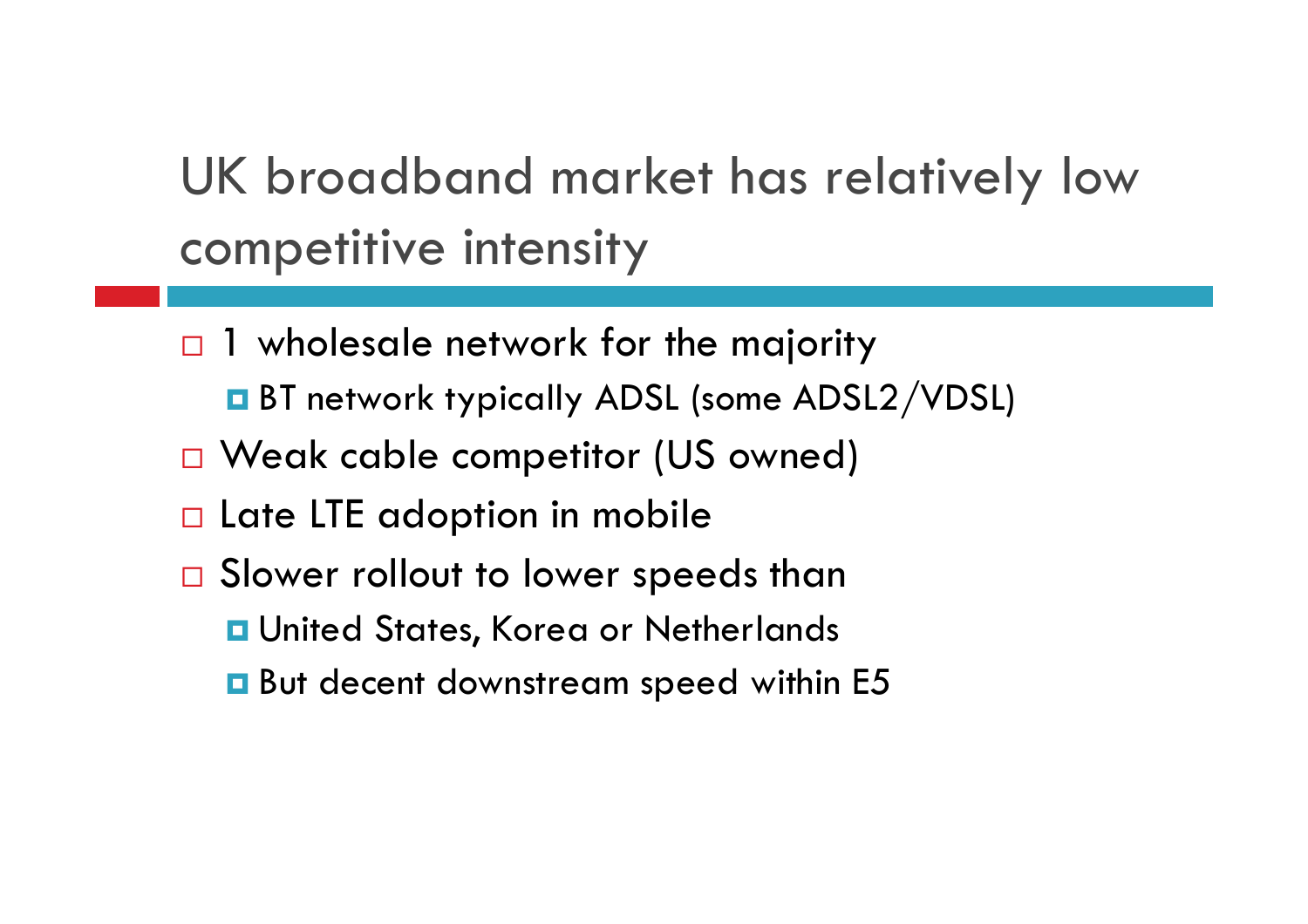## UK broadband: quite cheap/slow



■ Source OECD Broadband Portal: http://www.oecd.org/ sti/broadband/oecdbroadbandportal.htm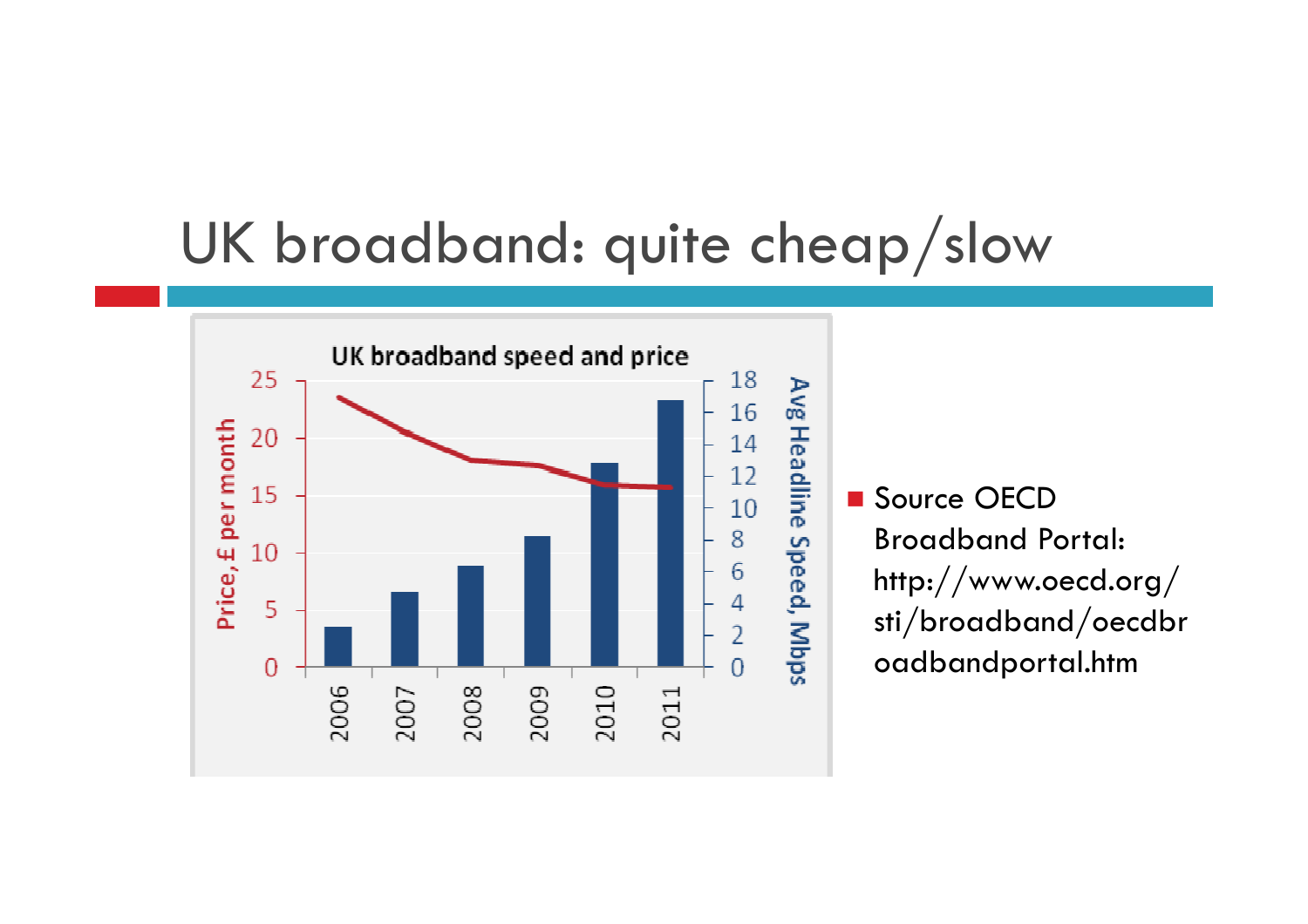#### CAGR reducing below historic levels

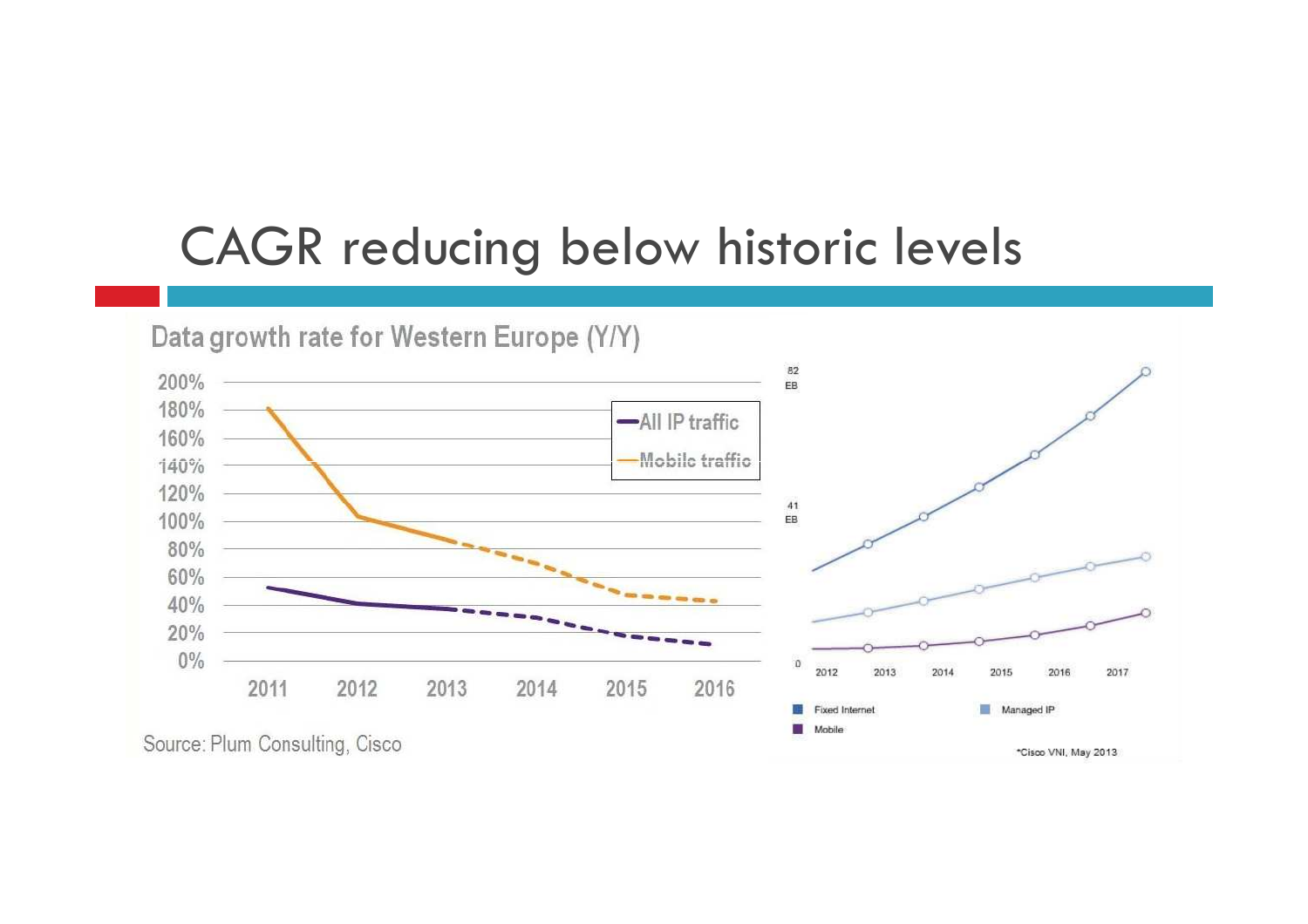Government and regulator concern has been to encourage investment

- $\Box$ Direct state aid c. £1.5billion 2013-2015
- □ European Commission very concerned about potential for illegal disguised state aid**Finally agreed to state aid in December 2012 □** Benefits to be seen 2013-17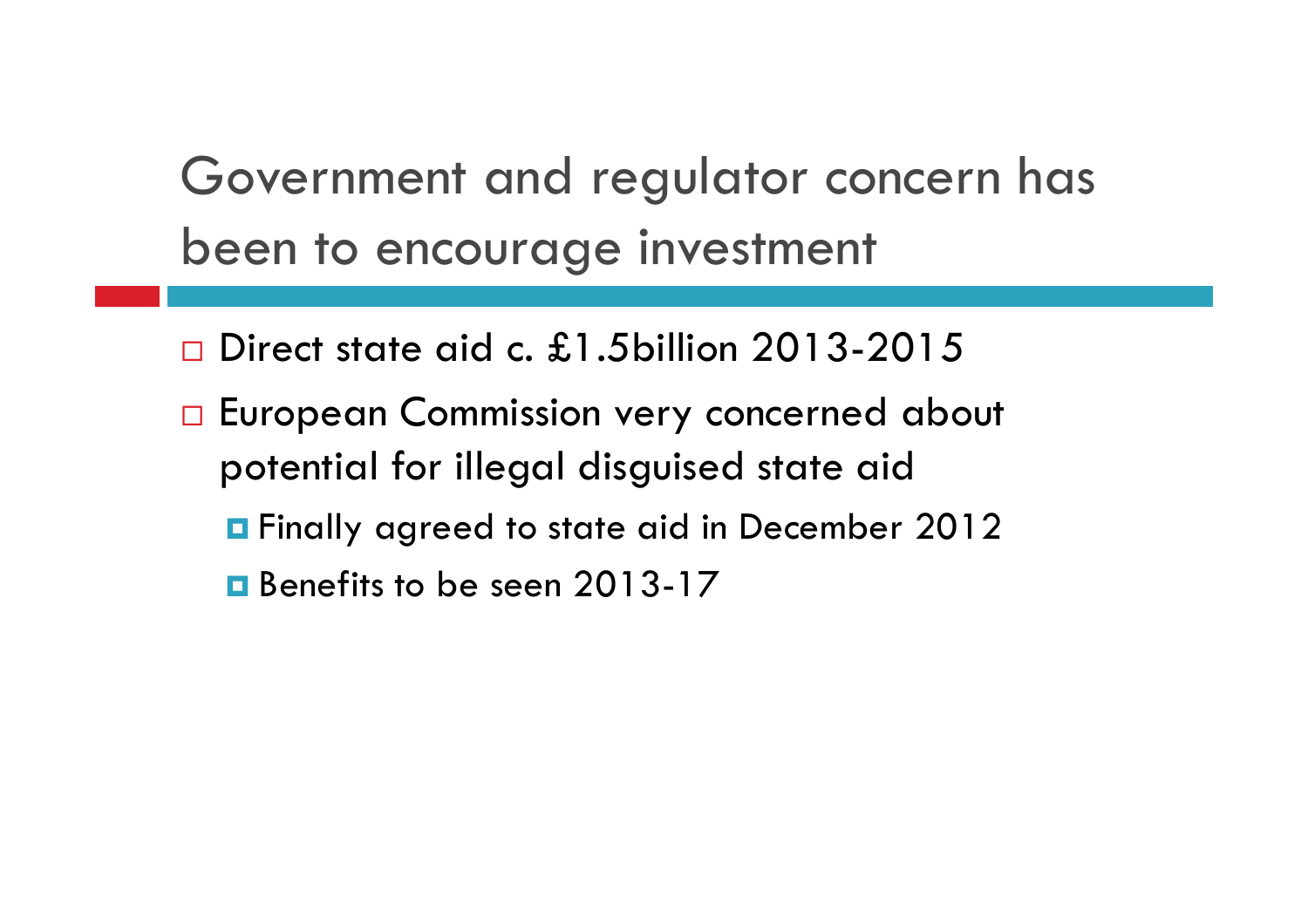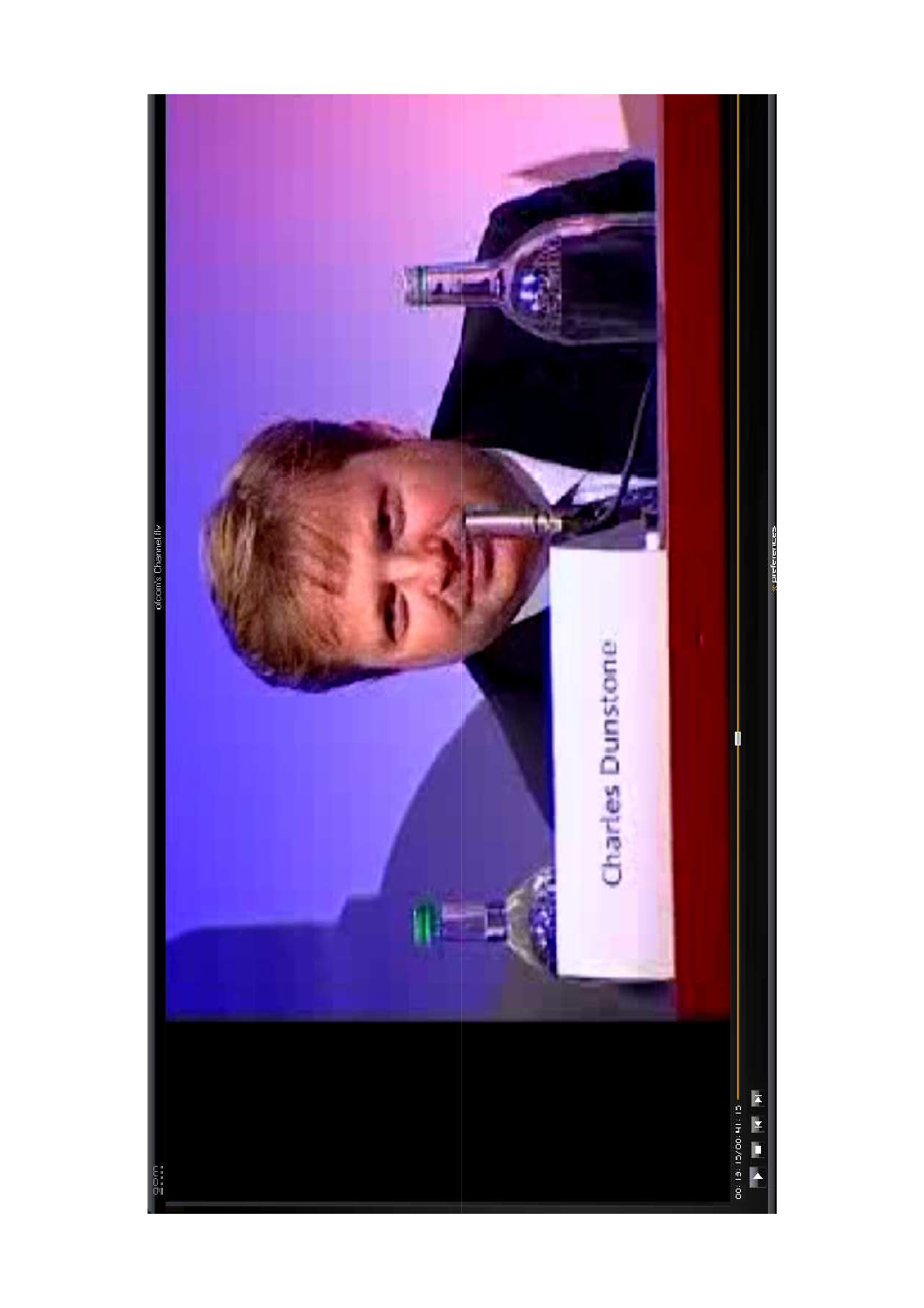### Charlie Dunstone, Chairman, TalkTalkOfcom Conference, November 2006

- "We shape traffic to restrict P2P users. It's a commercial decision, not because of security.
- И. "I get hate mail at home from people when we restrict their ability to play games.
- И. "I have 2 people currently threatening to kill me."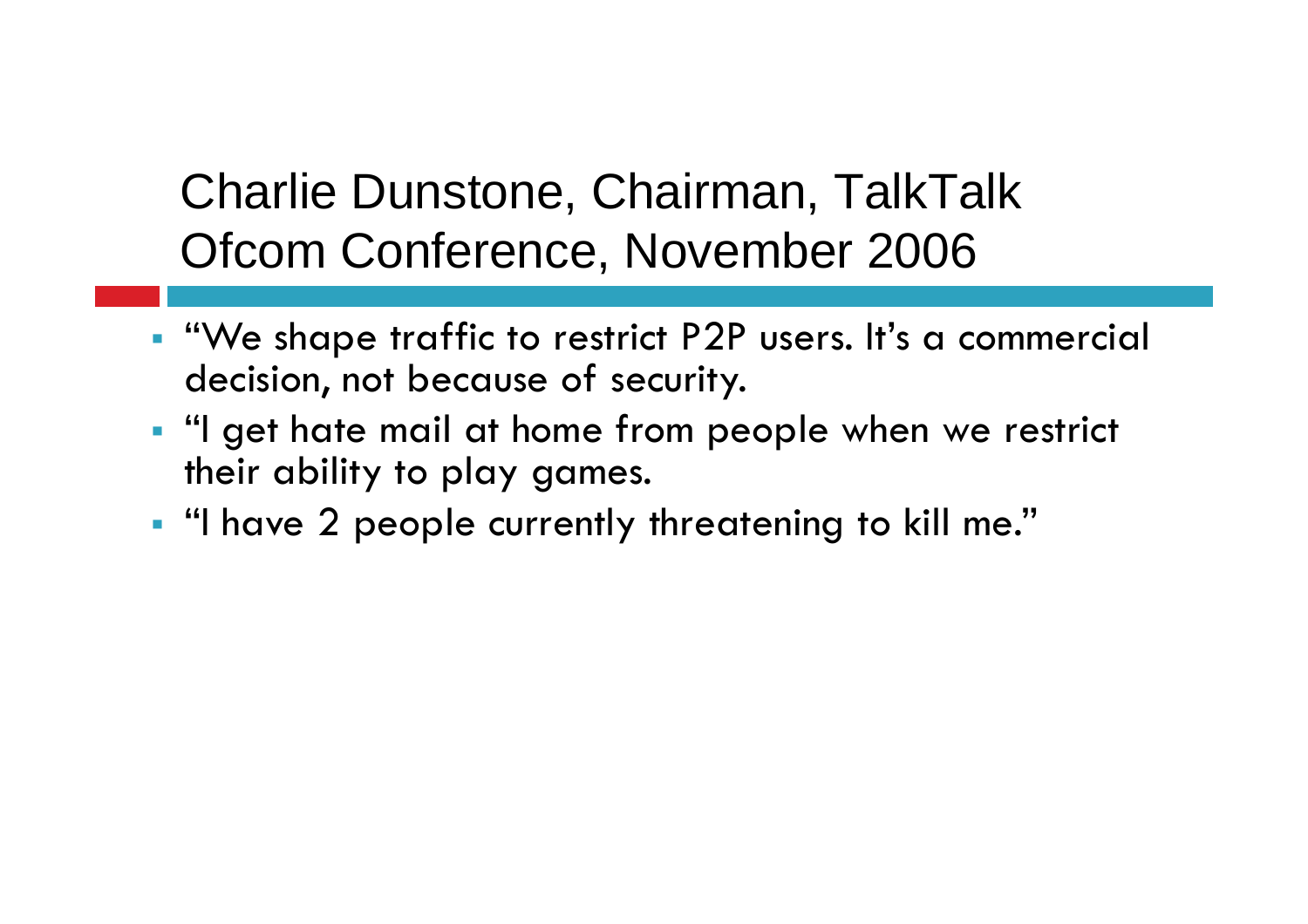## Evidence of throttling/discrimination

- □ Plagued network since broadband introduced
	- Press reports of BT throttling P2P in 2001...
- □ Direct attention of Ofcom in 2006 by both
	- **□ TalkTalk: consumer anger at throttling P2P**
- □ British Broadcasting Corporation
	- $\blacksquare$  peer to peer video streaming throttled by BT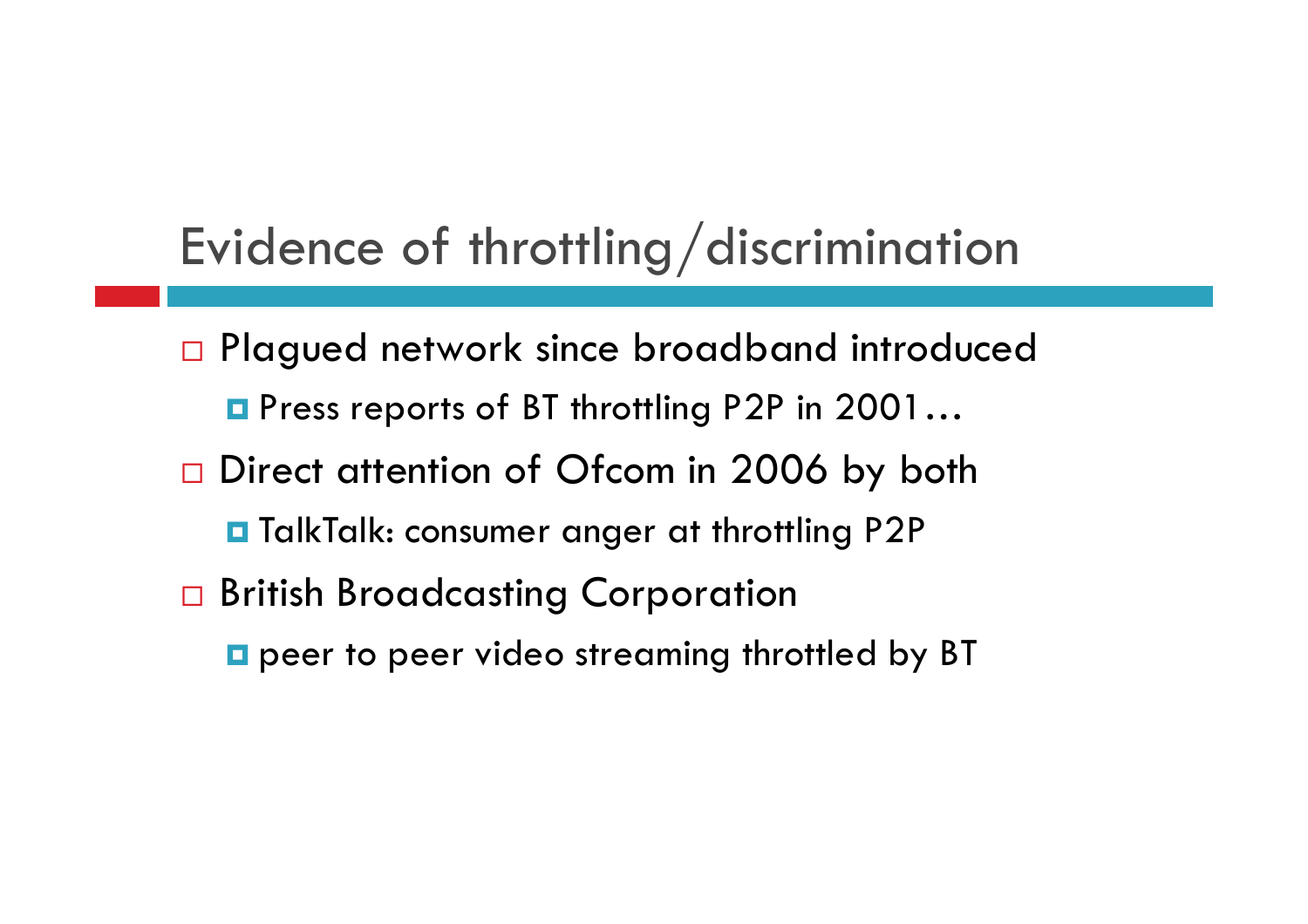#### Regulator and government response

- □ Self-regulation by ISPs
	- **Q** greater transparency to end-users
- $\Box$  Regulation should be limited to
	- $\blacksquare$  theoretical possibility to switch
	- should blocking and throttling occur
	- **O** At the end of the customer's contract
	- **□** Subject to ISP agreeing to hand over MAC code
		- **E** Arbitration not regulator enforcement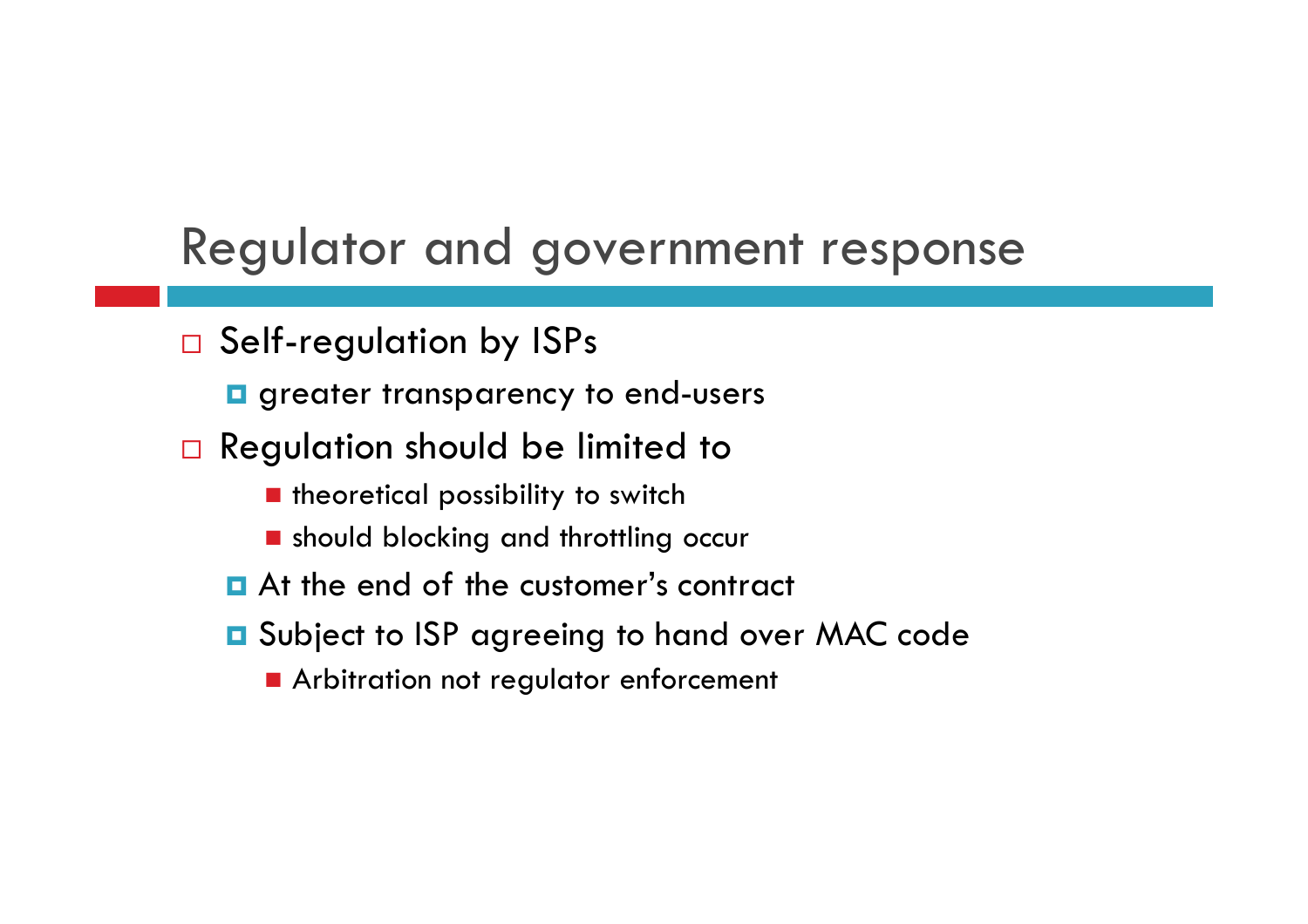## Ofcom has so far responded

- $\square$  denial that there was a problem until 2006,
- $\Box$  regulation of customer switching problems between ISPs since 2006
	- n highly bureaucratic, 2013/14 consultation
- $\Box$  light touch attempt to persuade ISPs to offer greater transparency to users
	- Co-regulation disguised as self-regulation?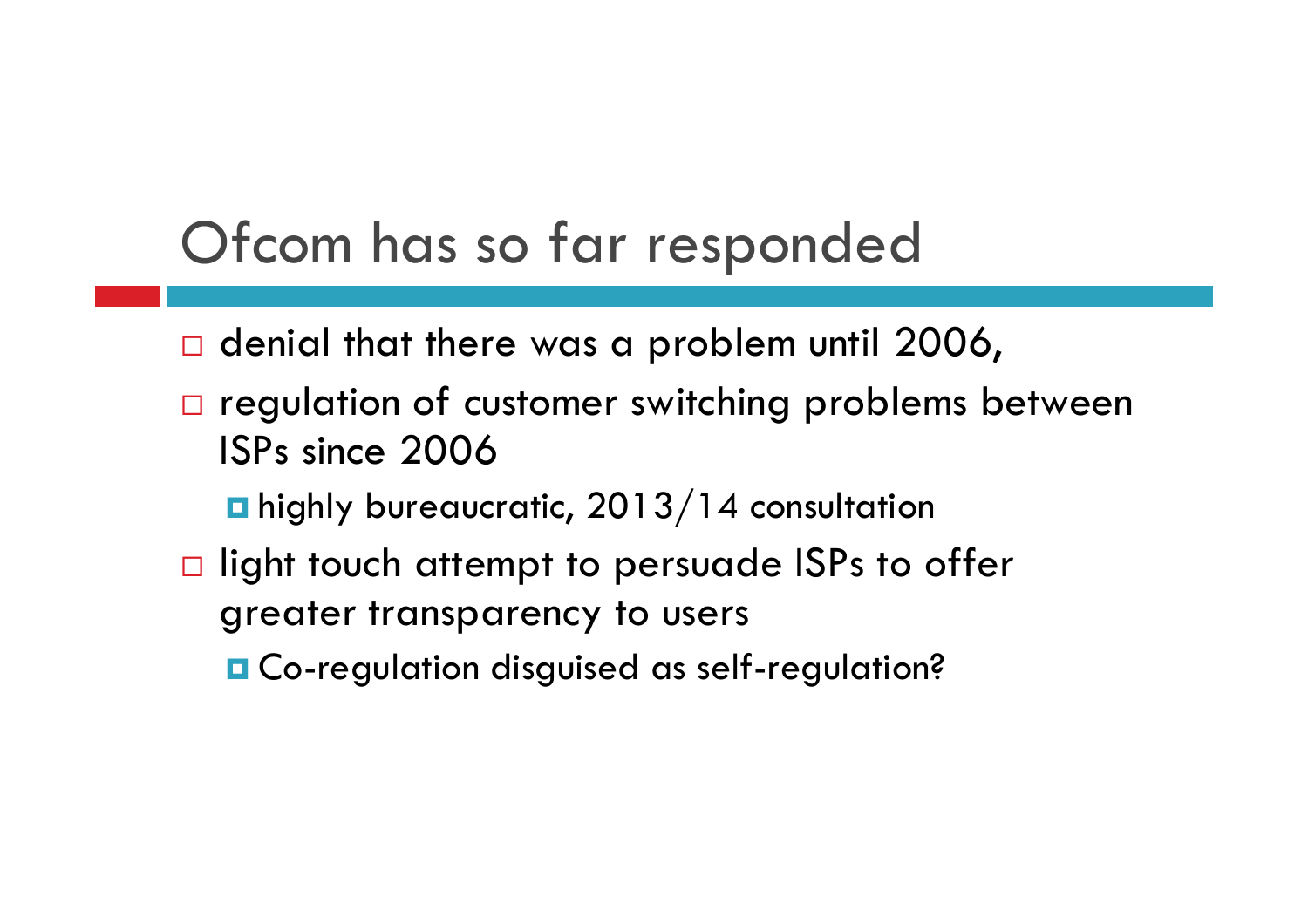# DIRECTIVE 2009/136/EC

#### New Articles 20 and 22, Recital 26:

- $\Box$  Consumer protection/citizen rights NOT SMP
	- $\blacksquare$  http://eurlex.europa.eu/LexUriServ/LexUriServ.do?uri=OJ:L:2009:337:0011:0036:EN:PDF
- □ Requirements to notify customers & NRAs
	- **B**ut will need civil society activists
	- **<u>n</u>** To detect discrimination
	- $\blacksquare$  To notify higher-end consumers of problems
- $\Box$  Added to interoperability requirements
- $\Box$  Article 5 Interconnection Directive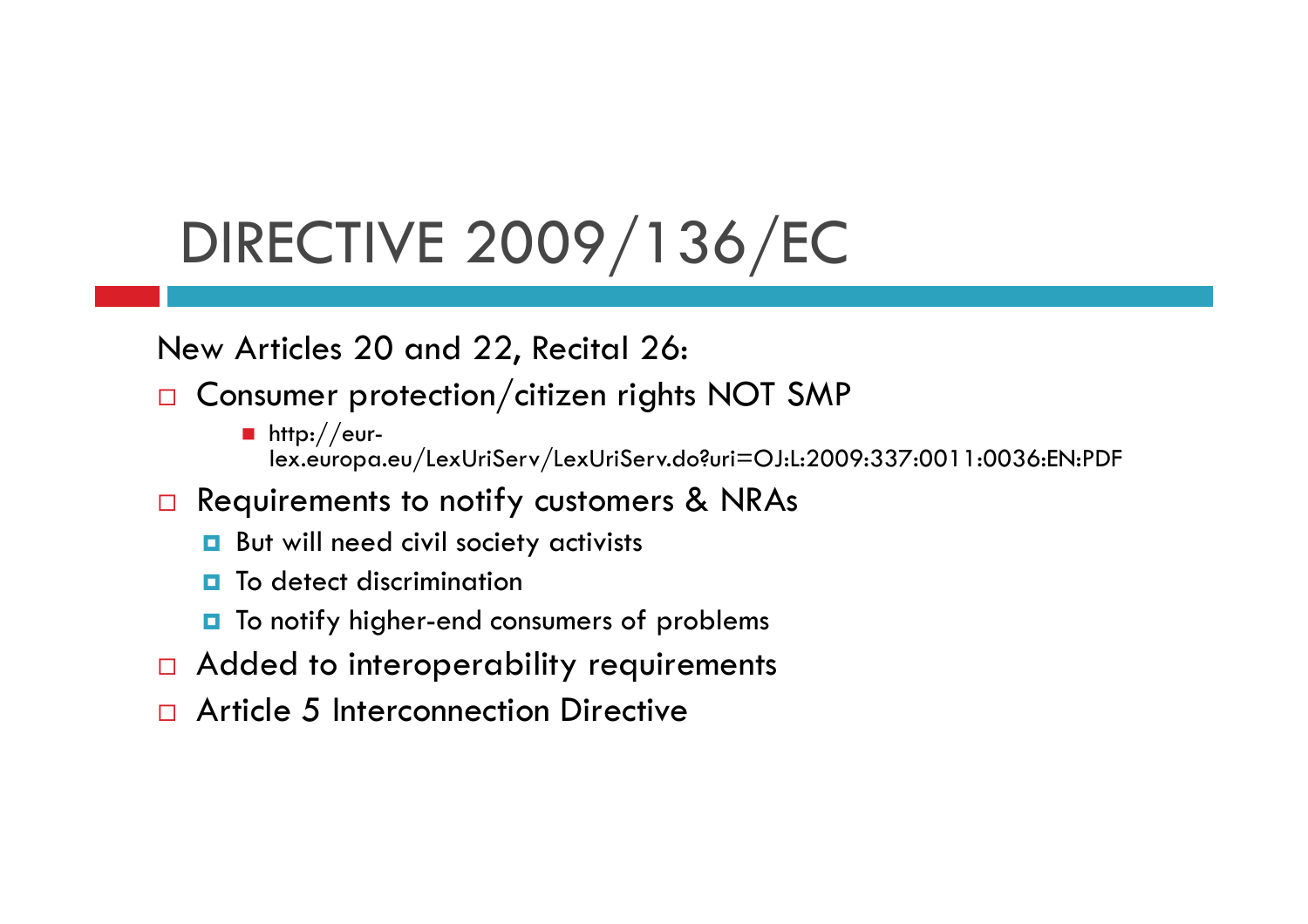# Declaration: Neutrality 2009/140EC

- The Commission attaches high importance to preserving the open and neutral character of the Internet,
- taking full account of the will of the co -legislators
- $\Box$  to enshrine net neutrality as a policy objective and
- $\square$  regulatory principle to be promoted by NRAs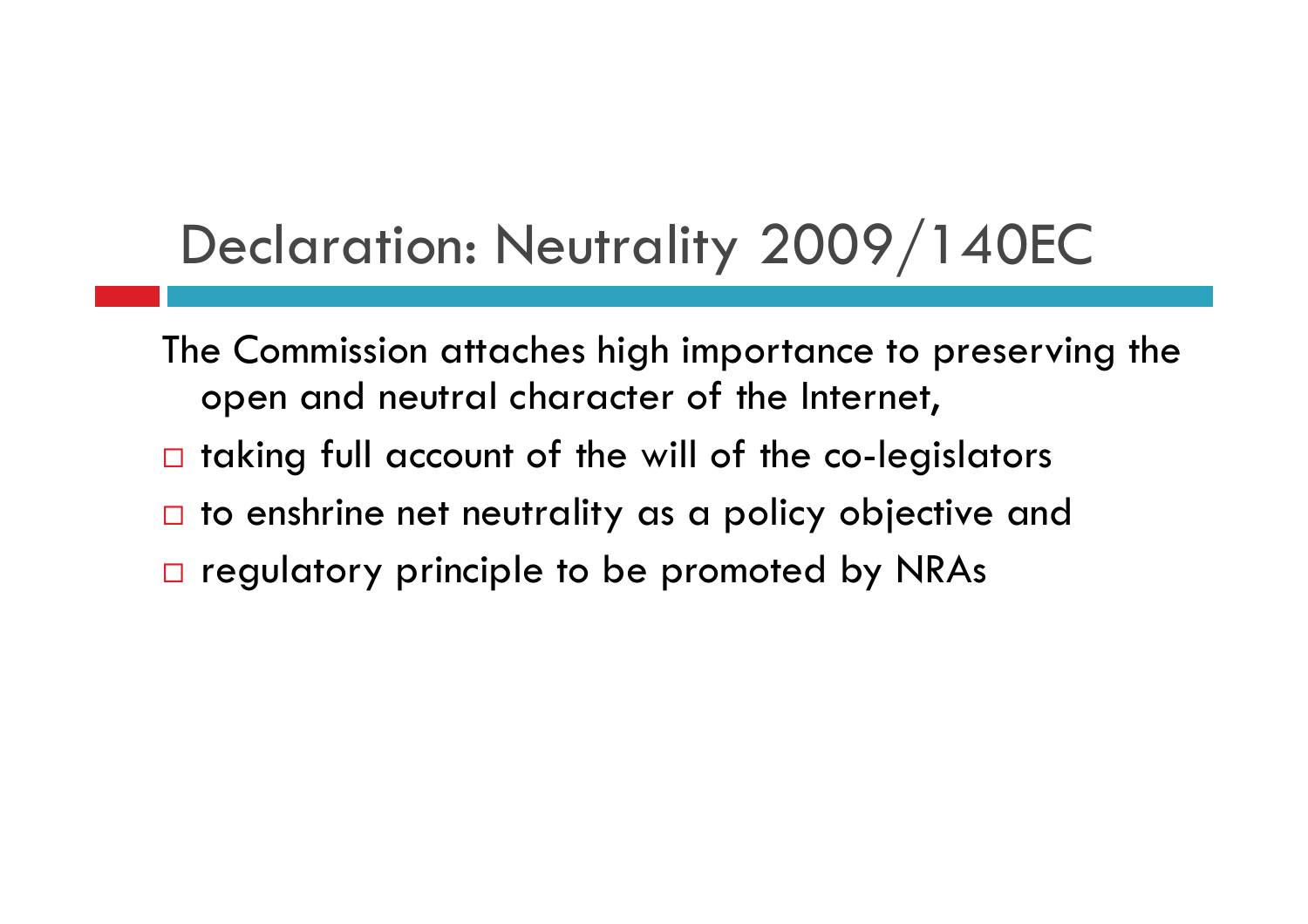# Kroes new Commissioner 9Feb 2010

- $\Box$ □ "Commission shares the support of [net neutrality] and will protect it.
- $\Box$  The core issue is that internet providers
	- $\blacksquare$  "shouldn't be allowed to limit the access to service or content out of commercial motivation
	- **<u>D** but only in cases</u> of security issues and spamming".
- $\Box$  $\Box$  "She was happy to come along and underline her commitment to the portfolio."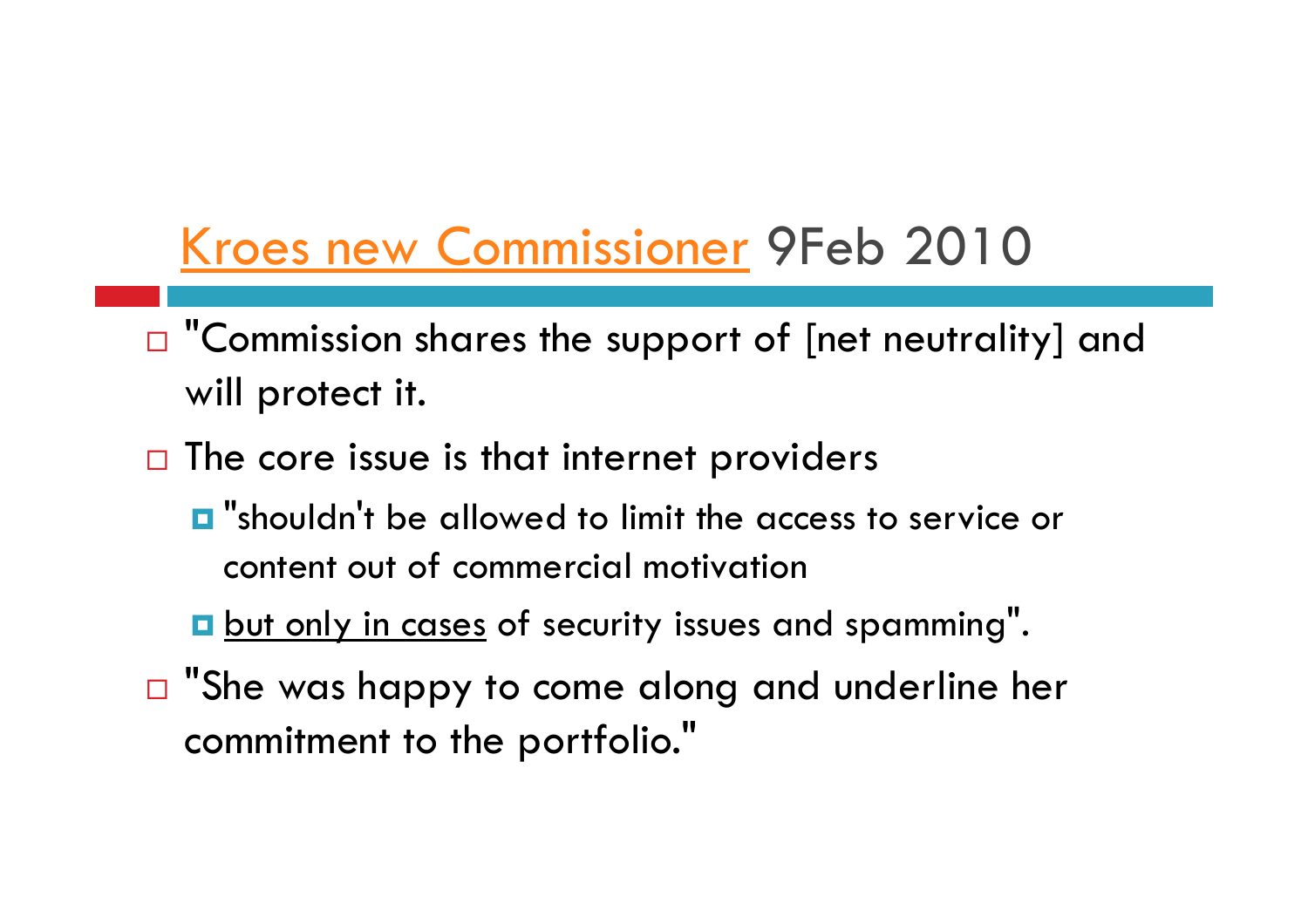# Net neutrality laws 2013 update

 $\Box$  19 December 2012: Slovenia net neutrality law□ 1 January 2013: Netherlands enforce 2012 law □ March 2013: France proposes net neutrality And search neutrality? 'all intermediaries'  $\Box$  $\square$  That would be  $4^{\text{th}}$  country in Europe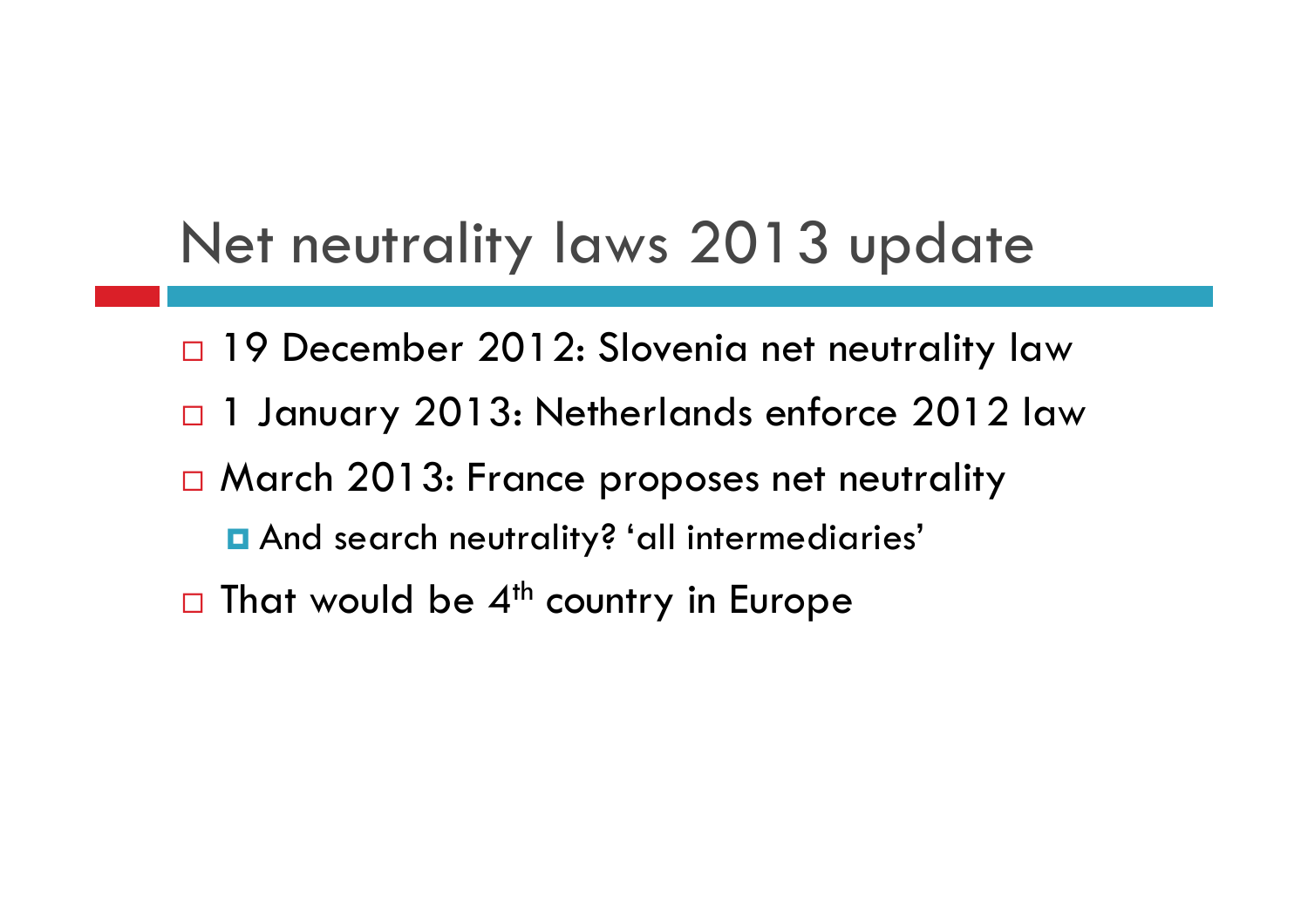# Net Neutrality Statement 2011

- □ Very odd if detailed Ofcom document
- □ Ofcom expects ISPs to play fair

**H** Hopes they don't block or throttle

 $\Box$  But no regulatory consequences if they don't  $\blacksquare$  No immediate intention to apply 2009 EU law ■ Which in any case was optional for QoS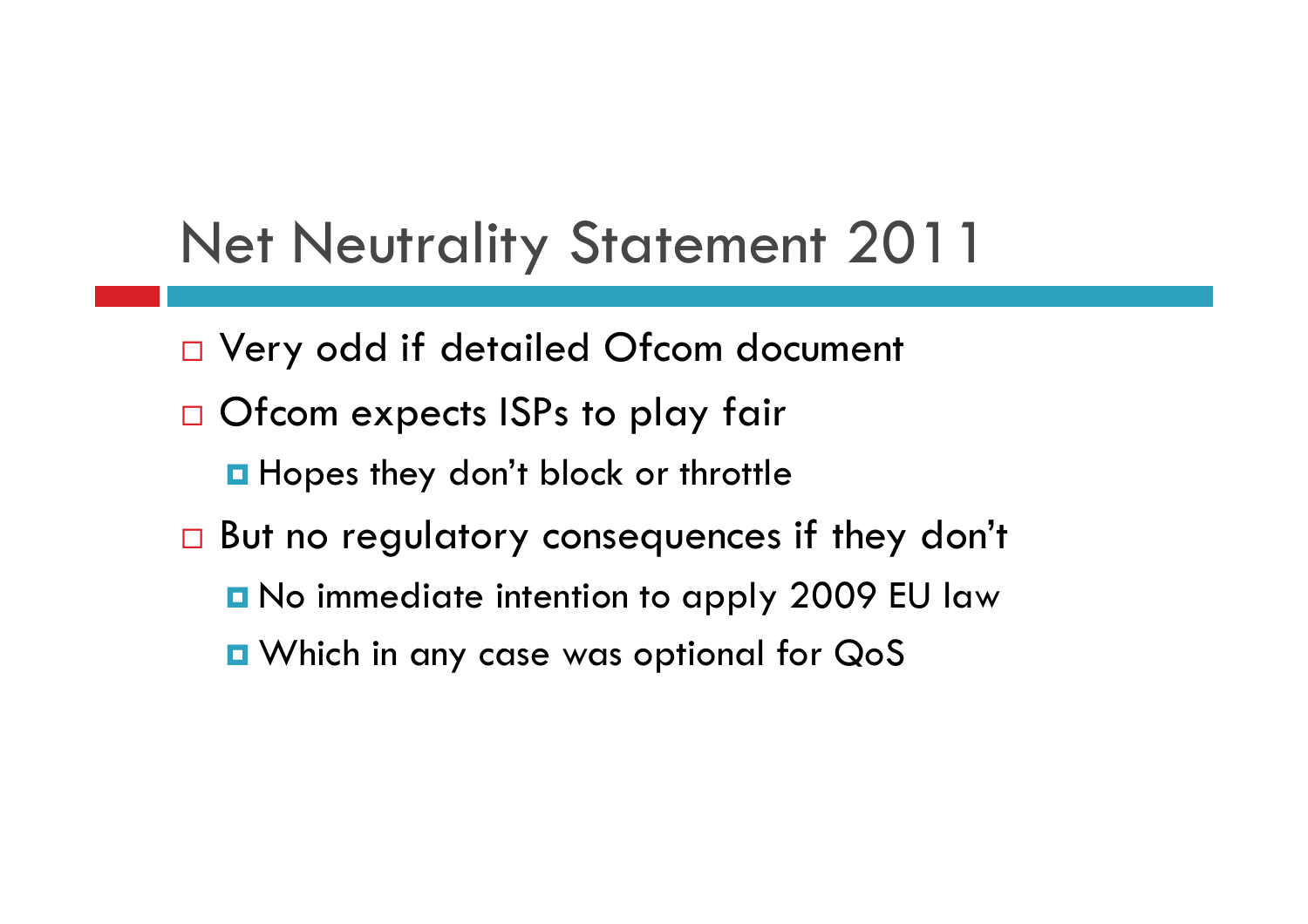# Ofcom light touch? No!

- □ Ofcom tried to strong-arm ISPs into self-regulation
	- **Broadband Code of Conduct in 2009/10**
	- BSG transparency code of practice 2011
- □ Minister Ed Vaizey had to do same for BSG Code
- $\Box$  Ofcom research with SamKnows
	- $\textcolor{red}{\blacksquare}$  Painting a real picture of speeds/service
- $\Box$  Ofcom has regulatory powers:
	- **T** Transparency —information on throttling and peaktime speeds<br>R. Minimum Quality of Service
	- **<u>n</u>** Minimum Quality of Service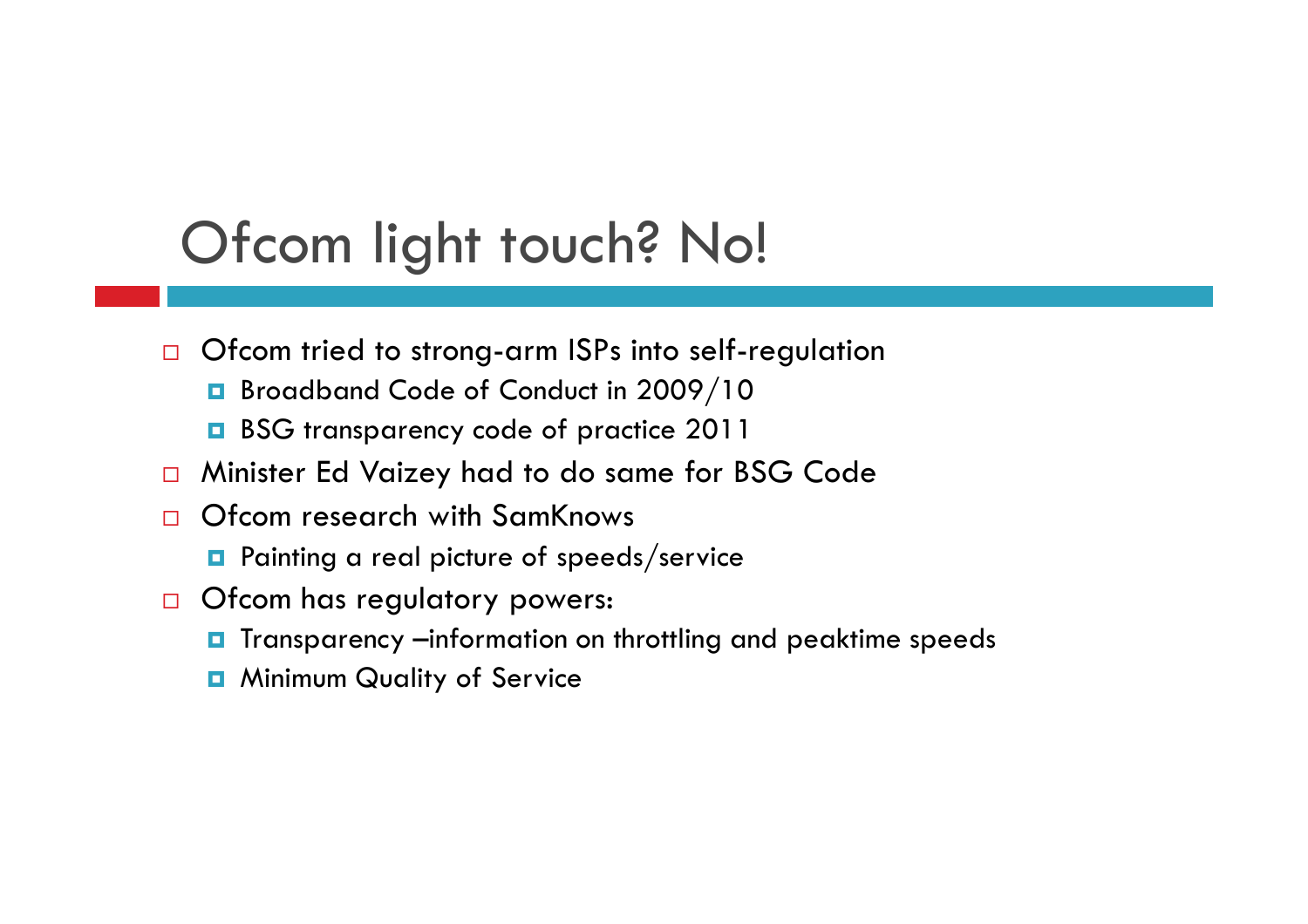# EC new net neutrality regulation

 *ConnectedContinent* proposal 11 Sept 2013  $\blacksquare$  would impose regulatory requirements on UK, July 2013 UK 'consultation paper' obsolete □ UK to fiercely resist Commission's plans **□** from within the Council of Ministers in 2014?